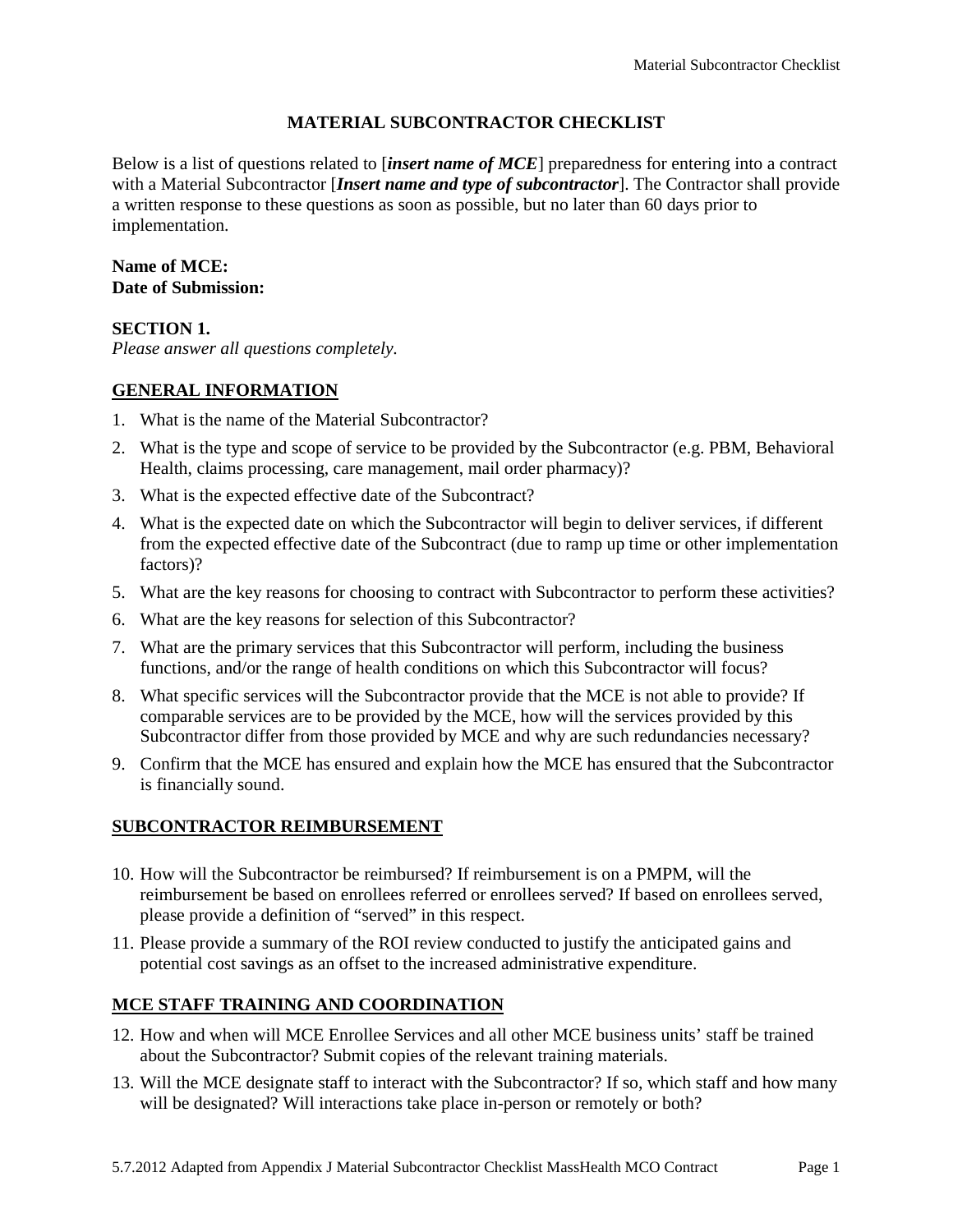- 14. Please specify the nature of coordination and communication that will occur between the Subcontractor and MCE staff.
- 15. With which of the MCE's other Subcontractors will this Subcontractor interact directly, as applicable? Please describe the nature of communication and coordination, and transfer of information, between this Subcontractor and other Subcontractors, for each of the above listed interactions. Include the role of the MCE for each.

## **NOTIFICATION OF AND EFFECTS ON ENROLLEES (IF APPLICABLE)**

- 16. How many Enrollees in total will the Subcontractor serve? How will Enrollees be identified for this service?
- 17. Will the Subcontractor operations be visible or transparent to Enrollees?
- 18. How and when will existing Enrollees be notified of the role and availability of the Subcontractor? Submit draft copies of the relevant notification letters/materials.
- 19. Will new Enrollee identification cards be sent? If so, how and when?
- 20. Identify any differences in access to Enrollee services that may result from having this Subcontractor and, if access is more limited, the nature and timing of outreach to Enrollees.
- 21. Describe any other anticipated effects of the Subcontractor on Enrollees' engagement with the health plan.

## **NOTIFICATION OF AND EFFECTS ON PROVIDERS (IF APPLICABLE)**

- 22. Will the Subcontractor operations be visible or transparent to Providers?
- 23. How and when will the MCE provider network be informed about the Subcontractor? Please submit copies of the relevant notification and training materials?
- 24. How will the MCE ensure that PCPs are aware and approving of any information that the Subcontractor presents to Enrollees?
- 25. Identify any differences in access to Provider services that may result from having this Subcontractor and, if access is more limited, the nature and timing of outreach to Providers.
- 26. Describe any other anticipated effects of the Subcontractor on Providers.

## **SYSTEMS/ DATA**

- 27. Will the Subcontractor have retrospective or live access to any MCE systems? If so, which system(s)?
- 28. Describe data elements to be shared between the Subcontractor and the MCE.
- 29. Describe the process for data sharing between the Subcontractor and the MCE.
- 30. How will data generated by the Subcontractor be integrated into MCE system(s), if applicable? How will data in the MCE system be transferred to the Subcontractor, if applicable? What will be the frequency of such integration? How will data integrity be ensured? Explain the arrangement that will ensure the Enrollee has the full range of recourse via the grievance and appeal system, including timely notifications and resolutions of processes.
- 31. Describe any expected loss of data history due to implementation of the Subcontract, if any.
- 32. Describe how the MCE will manage any unanticipated loss of data/information due to implementation of the Subcontract.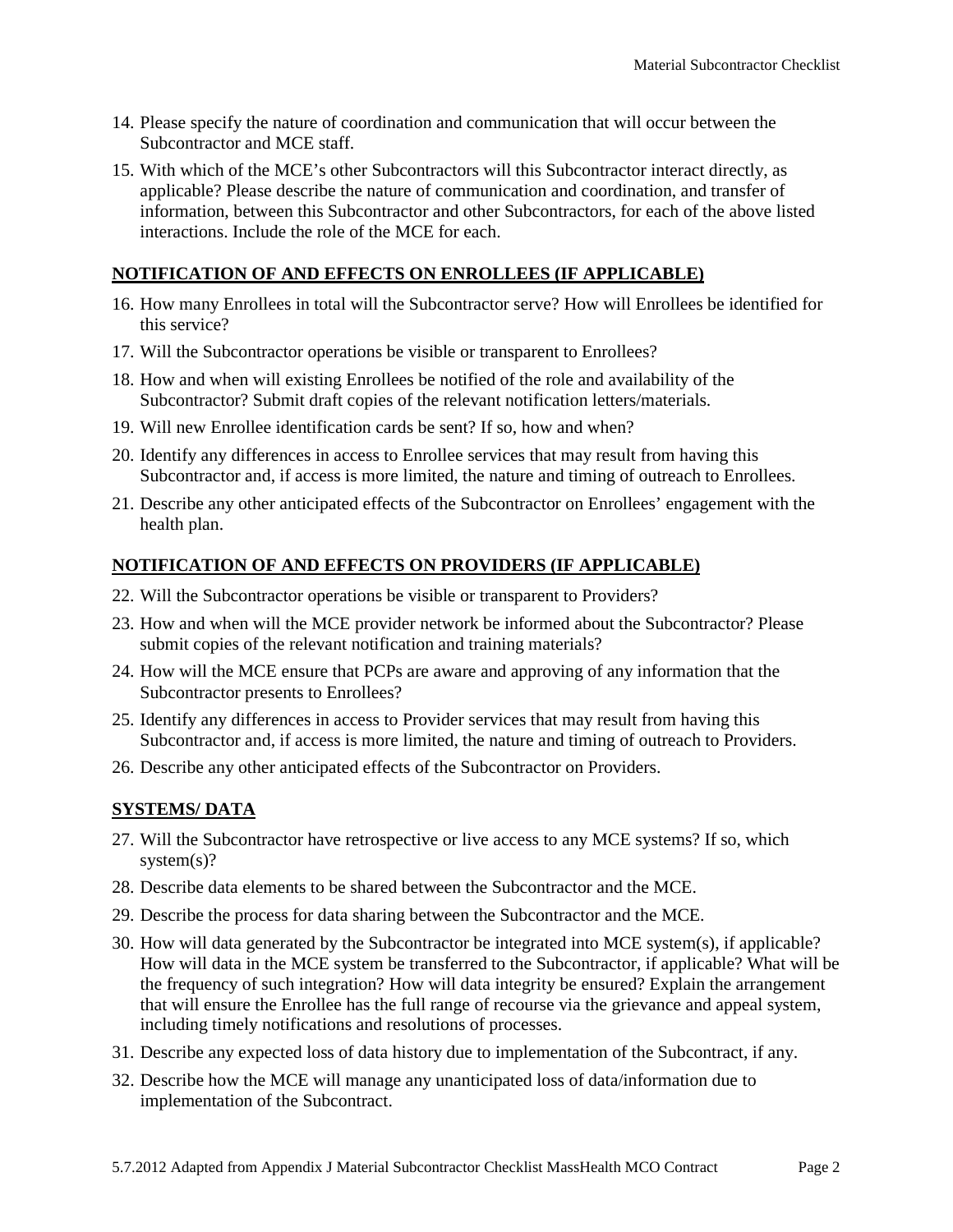- 33. Does the MCE intend to operate redundant IT systems before a new system is relied upon solely? If so, for how long, and how will the MCE manage such redundancy of systems?
- 34. Describe the process that will be used to ensure that the IT system will have capacity to interface with New MMIS effectively, as applicable.

### **READINESS REVIEW**

- 35. Describe the readiness review that the MCE will conduct of the Subcontractor, including timeframes.
- 36. Provide the MCE's contingency plan should the Subcontractor not be ready to operate by the expected implementation date. At what point will this contingency plan be implemented?
- 37. Has the Subcontractor worked with MassHealth or other Medicaid populations and/or within the MA market? If so, address prior experiences and measures of performance, including results of services implemented, if known.
- 38. Describe the training and education that the MCE will provide to the Subcontractor regarding the MCE and the MassHealth population.

# **EVALUATION**

- 39. Describe how the Subcontractor's performance will be evaluated. Does the MCE plan to evaluate the Subcontractor, or will the MCE conduct the evaluation independently? If the Subcontractor will self-evaluate, what role, if any, will the MCE play in the evaluation?
- 40. How will the MCE ensure effective subcontractor participation in all EQRO related activities?
- 41. How will the MCE ensure the Subcontractor's compliance with all MassHealth MCE Program contractual provisions, including those relating to confidentiality of information and Marketing?
- 42. Reference any national, state, and/or local standards to which the Subcontractor will adhere.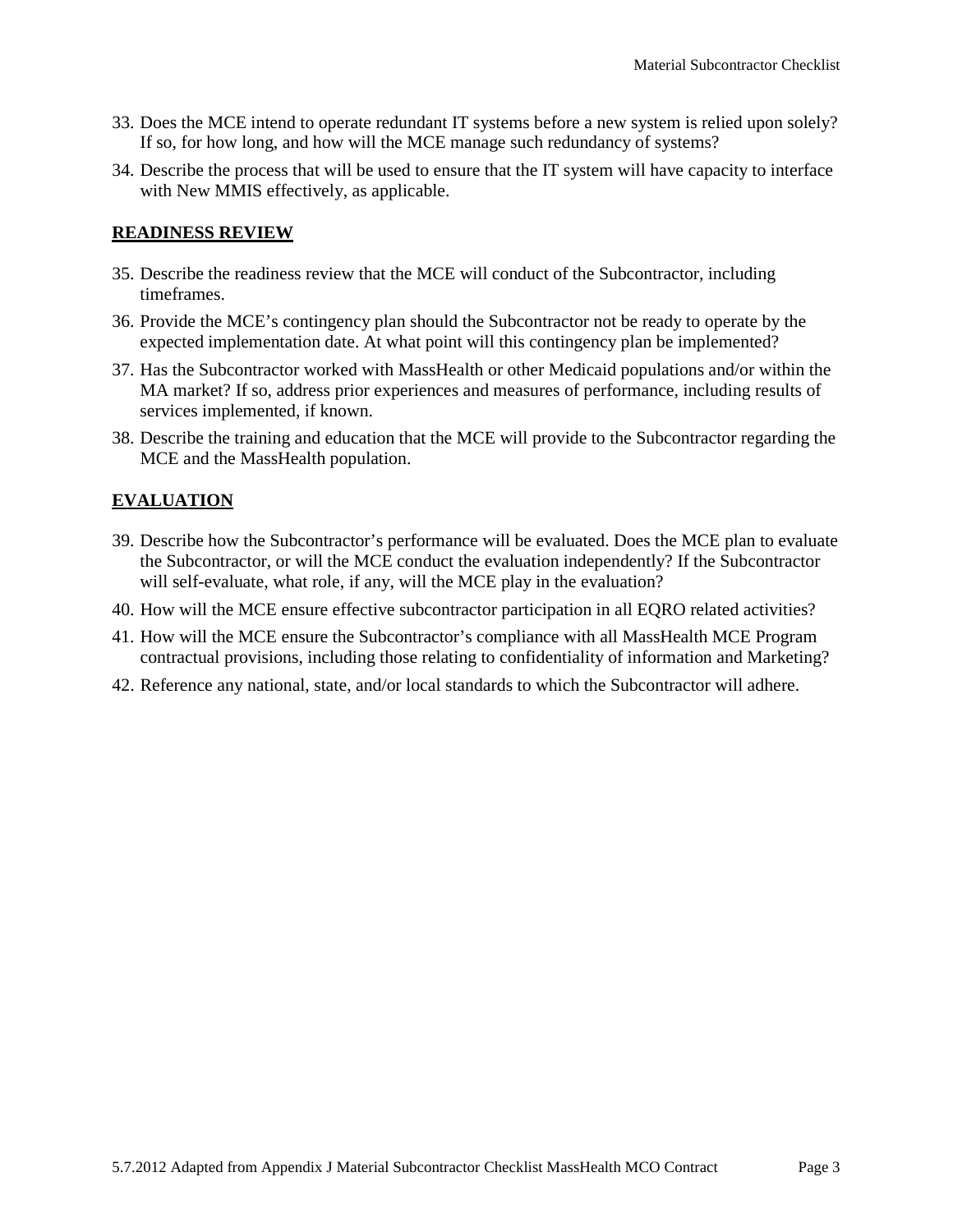### **SECTION 2.**

*Please answer all questions completely within the area below that are applicable to the new Subcontractor type.*

## **BEHAVIORAL HEALTH SUBCONTRACTOR**

- 1. What are the MCE's reasons for deciding to subcontract for some or all of its behavioral health operations?
- 2. Describe the MCE's planned management structure of the behavioral health carve-out vendor.
- 3. How will the behavioral health material subcontract support the integration of physical and behavioral medical care management? How will care management be structured for enrollees with both medical and behavioral health issues that require care management?

## **PBM**

What are the MCE's key reasons for selecting this PBM, or switching from the current PBM?

## **MAIL ORDER PHARMACY**

- 1. What are the key reasons for proposing a Mail Order Pharmacy (MOP) program?
- 2. Provide an overview and description of the proposed MOP program.
- 3. Provide a list of the therapeutic drug categories and covered drugs that will be included and excluded in the MOP program, along with a description of the inclusion/exclusion criteria.
- 4. Describe the process that will be used to monitor and mitigate inappropriate early refills. What are the respective roles of the Subcontractor and the MCE in this process, and the nature of communication and collaboration between the Subcontractor and the MCE in this process?
- 5. Describe the process that will be used to minimize the risk of drug diversion. What are the respective roles of the Subcontractor and the MCE in this process, and the nature of communication and collaboration between the Subcontractor and the MCE in this process?
- 6. Describe the process that will be used to provide emergency access (i.e. weekends, after hours, vacation, etc.) if an enrollee does not receive the prescription drug in a timely manner. What are the respective roles of the Subcontractor and the MCE in this process, and the nature of communication and collaboration between the Subcontractor and the MCE in this process?
- 7. Describe the process that will be used to ensure that enrollees are fully informed and provided an opportunity to raise questions and concerns regarding the risks and side effects of the drugs received through the MOP Program. What are the respective roles of the Subcontractor and the MCE in this process, and the nature of communication and collaboration between the Subcontractor and the MCE in this process?
- 8. Describe the process that will be used to ensure that a enrollee will not be denied medications as a result of not paying a copayment. What are the respective roles of the Subcontractor and the MCE in this process, and the nature of communication and collaboration between the Subcontractor and the MCE in this process?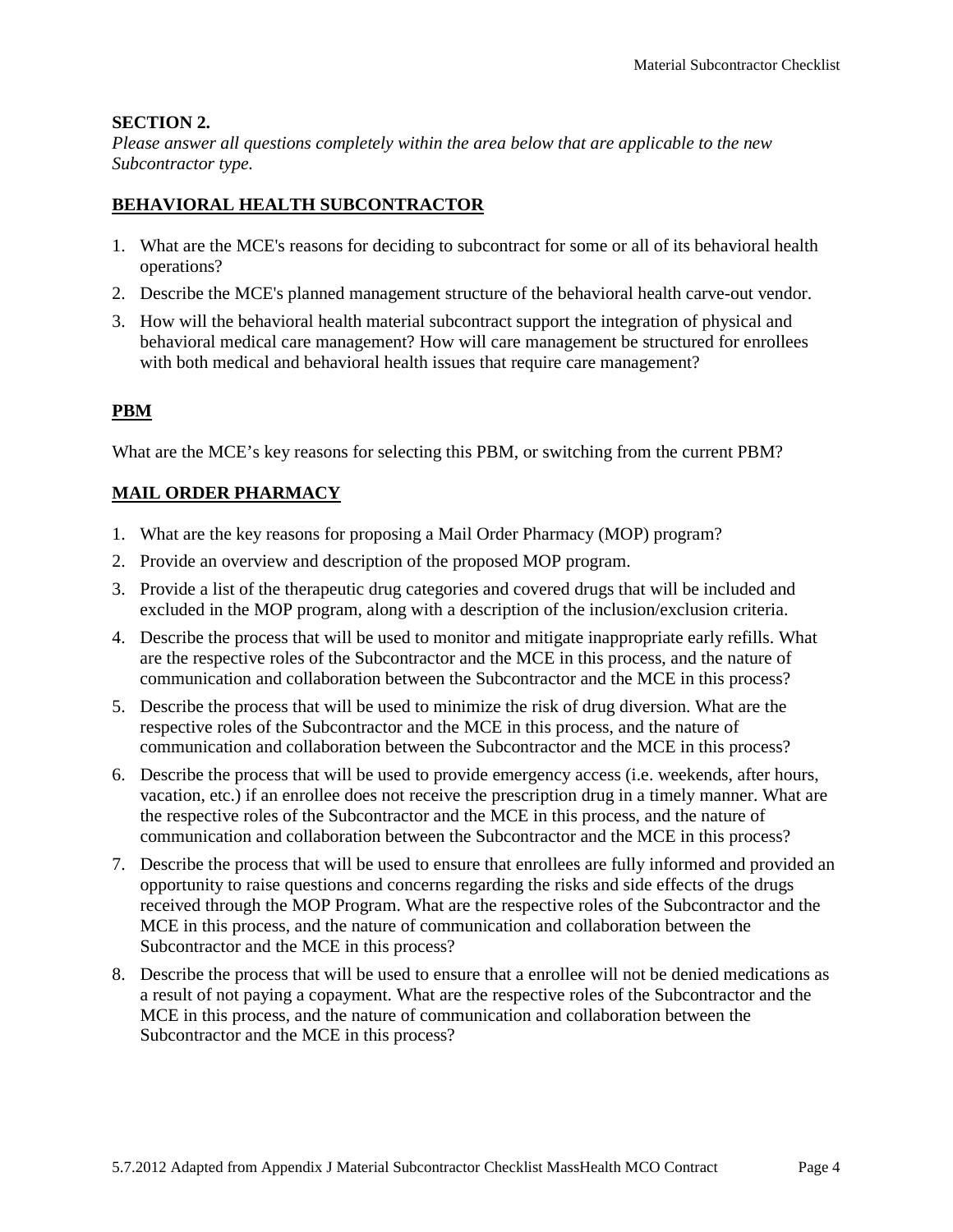### **CARE MANAGEMENT**

- 1. Describe the process that will be used to transfer the active caseloads of enrollees currently receiving Care Management from the MCE and/or other Subcontractor to the new Subcontractor.
- 2. Describe the process that will be used to ensure minimal disruption to enrollees and/or care management systems. What are the respective roles of the Subcontractor and the MCE in this process, and the nature of communication and collaboration between the Subcontractor and the MCE in this process?
- 3. Describe the process that will be used to ensure effective communication and coordination between the Subcontractor, PCPs of enrollees in care management, and the MCE. What are the respective roles of the Subcontractor and the MCE in this process, and the nature of communication and collaboration between the Subcontractor and the MCE in this process?

## **UTILIZATION MANAGEMENT**

Describe the mechanisms it will use to ensure that subcontractor managed levels of service utilization are appropriate and simultaneously ensure high quality care in a manner that would not impede access to medically necessary care.

## **CLAIMS**

- 1. Describe the process that will be used to transfer the current claims processing system to the new claims processing system.
- 2. Describe the process that will be used to ensure minimal disruption to claims processing and other IT functions, including timely and appropriate payment of claims. What are the respective roles of the Subcontractor and the MCE in this process, and the nature of communication and collaboration between the Subcontractor and the MCE in this process?
- 3. Describe the process that will be used to ensure that any prior approvals granted under the current system will be honored under the Subcontractor.
- 4. Describe the process that will be used to ensure that claims will not be double-paid by the current and the new Subcontractor during transition. What are the respective roles of the Subcontractor and the MCE in this process, and the nature of communication and collaboration between the Subcontractor and the MCE in this process?
- 5. Explain what steps will be taken to be sure the new claims system can properly perform all the interfaces with MMIS that are required.
- 6. Describe steps to ensure MassHealth reporting will not be negatively impacted

## **CALL CENTER**

1. Describe the process for handling various types of calls from MassHealth enrollees.